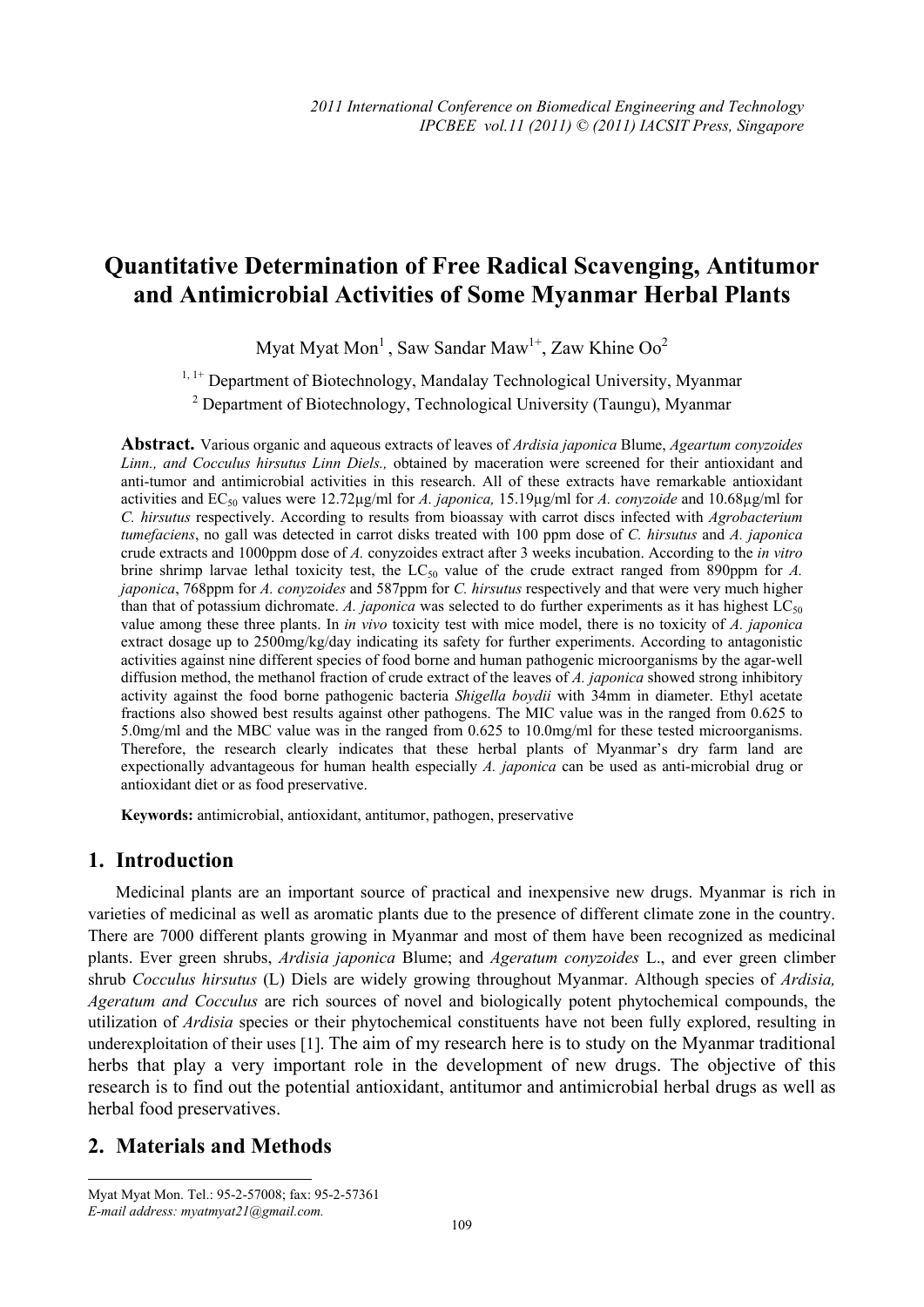#### **2.1. Preparation of Plant Extract and Phytochemical and Mineral Analysis**

A known mass of each air dried leaves powder of *A. japonica*, *A. conyzoides and C. hirsutus* was soaked in ethanol for 1 month. The extracts obtained were then concentrated and stored in sealed vials in the refrigerator prior to further processes. Preliminary phytochemical examination of these plant extracts were analyzed by qualitative method. Ash and mineral contents were also determined quantitatively [2].

## **2.2. Quantitative Determination of** *in vitro* **Free Radical Scavenging Activity**

In this bioassay, 1 ml of varying concentrations (5, 10, 15, 20 and 25 ug/ml) of each sample extract was mixed with 2 ml of 0.1mM DPPH(1,1-diphenyl-2-picryl hydrazyl radical) solution in methanol for 30min in the dark at room temperature[3]. Each test sample solutions were prepared as blank solutions when negative control was DPPH solution. L-ascorbic acid (Vitamin C) has been used as reference antioxidant and/or as positive control. Green tea extract was also used to study comparatively the antioxidant activity with the selected plant extracts. Absorbance was measured at 518nm using spectrophotometer. Values obtained were converted to percentage antioxidant activity (AOXA%). The antioxidant activity is expressed as effective concentration ( $EC_{50}$ ) values, the concentration of the sample leading to 50% reduction of the initial DPPH concentration. The results are also expressed as the mg Vit-C equivalents per mg dry weight extract.

#### **2.3. Determination of Anti-tumor Activity by using Carrot Disc Assay**

Selected plant extracts were prepared with 100 ppm and 1000ppm concentration. Carrot (*Daucas carota* L.) samples were sterilized with commercial bleach (cocorax) followed by washing with sterilized deionized water for three times. Each disc was overlaid with 100ul of *Agrobacterium tumefaciens* inoculums  $(10^8 \text{cfumL}^{-1})$ [4]. A 50ul aliquot of each extract with different concentration was then added using syringe into disc. Petri dishes were sealed by para-film and incubated at 30˚C. After 3 weeks, the discs were checked for young galls (tumors) developing from the meristematic tissue around the central vascular system.

#### **2.4. Estimation of the Natural Toxin of Crude Extracts by using Brine Shrimp Toxicity Test**

 One gram of dried cysts of brine shrimp (*Artemia salina*) was hatched into free swimming forms. Each extract sample was prepared as 4,000ppm, 2,000ppm, 1,000ppm, 800ppm, 600ppm, 400ppm, 200ppm and 100ppm respectively. 2 ml of each of the diluted extract solution was added to vials and 20 nauplii were collected with Pasteur pipette from the hatching container and were transferred to each vial carrying over the minimum amount of sea water. The vials with solvent and potassium dichromate solutions were also filled with 20 nauplii as controls. The vials were restored in the dark room while the temperature was controlled at  $25 \pm 1$ °C. After 6 hours and 24 hours incubation in the dark room, the vials were taken out for counting of nauplii. Counting of dead nauplii in each vial was made to get  $LD_{50}$  of acute toxicity (6hrs) and  $LD_{50}$  of chronic toxicity (24hrs) for plant ethanol extract. Nauplii were considered dead if they lay immobilized at the bottom of the vials [5].

#### **2.5.** *In vitro* **Mouse Model Toxicity Test**

 Various concentrations of *A. japonica* crude extracts (500, 100, 1500, 2000 and 2500 mg/kg/day) were dissolved in 20% ethanol in volume of 8ml/kg/day. Either sex healthy mice weighed about 20g with an age ranging between 4-6 weeks were kept in optimal experimental condition with free access to food and water and were observed for a period of 7days before use. Animal were housed in colony cages with covers. The animals were grouped into six having 5 mice in same sex in each group. One group was kept for solvent control, five groups for test plant. They received the test drug in the dose level ranging from 500 to 2500 mg/kg/day orally for six days. During administration of the drug, normal feed was given to animals; water was supplied freely. Observation was done for ten days and both dead and alive outcome of animals was daily recorded. The experiment was carried out following the rules and regulations for animal studies [5].

#### **2.6.** *In vitro* **Antimicrobial Assays by Agar-Well Diffusion Method**

 All nine strains of food borne and human pathogenic microorganisms used in this study were as shown in Table2. Agar-Well diffusion test was used for testing the antimicrobial activity of crude extracts [2].

 Crude *A. japonica* extract was further separated using three solvents, n-hexane, ethyl acetate and methanol. For the antimicrobial test, sterile Muller-Hinton Agar for bacteria and Potato Dextrose Agar for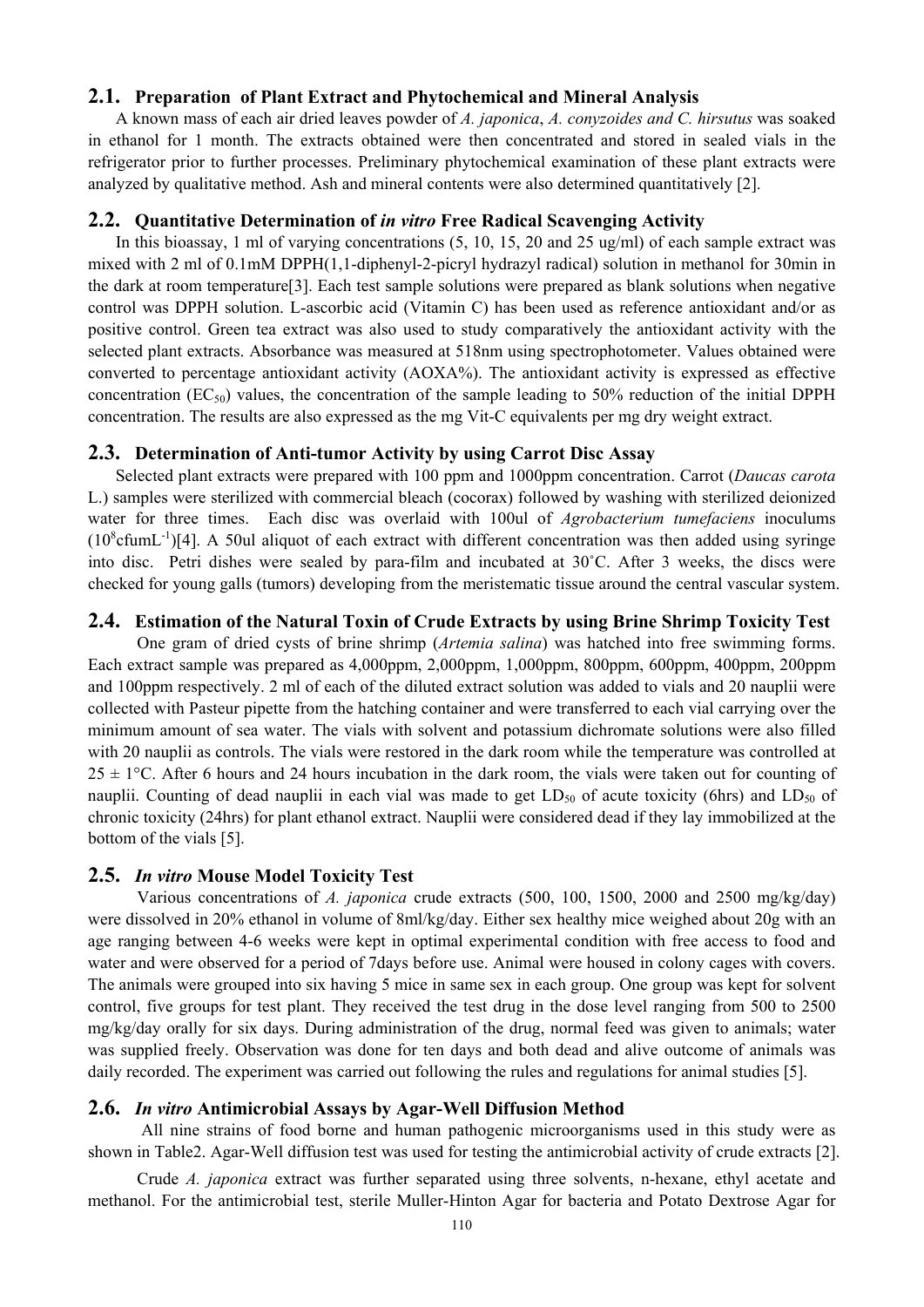fungi were used. With sterile technique, four of five similar colonies from the subculture of microorganisms were inoculated by swabbing thoroughly over the entire sterile agar surface of a plate to obtain a confluent lawn of microbial grow and equally spaced wells were made on the agar. Each test sample solution (40 mg/well) was introduced with 50µl pipette into each well as labelled. The solvent only (70% ethanol) was used as control. And then, the plates were placed in an incubator at 37°C for 22-24 hour. After respective incubation time for microorganism, the plates were examined and the diameters of the zones of complete inhibition were measured to the nearest whole millimetre with a ruler.

The minimal inhibitory concentration (MIC) and the minimum bactericidal concentration (MBC) were applied to the aqueous extract that had proved to be highly effective against microorganisms by the microdilution and agar- diffusion method. The aqueous extract of *A. japonica* was prepared with decreasing concentrations (from 20 mg/ml to 0.15625mg/ml). The strains were designated arbitrarily as sensitive or resistant and the zones were measured at the end of the incubation time.

### **3. Results and Discussions**

#### **3.1. Phytochemical and Mineral Analysis**

The phytochemical analysis of selected plant extracts had showed the presence of glycosides, flavonoids and phenolic compounds but had show the absence of cyanogenic glycosides. It has been mentioned that antioxidant activity of plants might be due to their phenolic compounds [2]. Flavonoids are a group of polyphenolic compounds with known properties which include free radical scavenging, inhibition of hydrolytic and oxidative enzymes and anti-inflammatory action. The presence of polyphenolic compound in the selected herbal plants prompted us to study the free radical scavenging activity. According to the results of mineral analysis, there is absence of lead and arsenic in the selected plants revealed that these plants are potentially safe for further activity test.

#### **3.2. In vitro DPPH Free Radical Scavenging Assay**

DPPH radical is scavenged by antioxidants through the donation of proton forming the reduced DPPH. The color changes from deep purple to pink to yellow after reduction, which can be quantified by its decrease of absorbance at wavelength 518 nm. Radical scavenging activity increased with increasing percentage of the free radical inhibition. The degree of discoloration indicates the free radical scavenging potentials of the sample/antioxidant by their hydrogen donating ability. The electrons become paired off and solution loses colour stochiometrically depending on the number of electrons taken up.

Free radical scavenging activity of the selected plant extracts and extract of green tea and the standard antioxidant Vitamin-C are shown in Table 1. From this table, EC<sub>50</sub> value of *C. hirsutus* extract shows less than that of *A. japonica, A. conyzoides* and green tea (*C. sinensis*) extracts. The results of free radical scavenging activity also showed that *C. hirsutus* have the strongest activity among the three plant extracts with 55.06% at 10.68ug/ml (its  $EC_{50}$  value) concentration and first followed by Vit-C. Scavenging capacities of the *A. japonica* and green tea extracts have been found almost equal. 50% and above inhibition DPPH radical is considered as significant for scavenging activity.

| TADLE T. KADICAL SCAVENGING ACTIVITIES OF SELECTED EXTRACTS AND STANDARD ANTIOXIDANTS ON DPPTI FREE KADICAL |                   |                             |                                           |  |  |  |  |  |  |
|-------------------------------------------------------------------------------------------------------------|-------------------|-----------------------------|-------------------------------------------|--|--|--|--|--|--|
| Sample                                                                                                      | $EC_{50}$ (ug/ml) | I% or Free Radical          | $EC_{50}$ Value                           |  |  |  |  |  |  |
|                                                                                                             | $Mean \pm SD$     | Scavenging Activity $(\% )$ | (mg equivalent Vit-C/ mg dry wt. extract) |  |  |  |  |  |  |
| Vitamin-C                                                                                                   | $8.31 \pm 0.33$   | 6149                        |                                           |  |  |  |  |  |  |
| C. hirsutus                                                                                                 | $10.68 \pm 0.81$  | 55.06                       | 0.77                                      |  |  |  |  |  |  |
| Tea $(C.$ sinensis)                                                                                         | $11.70 \pm 0.37$  | 53.61                       | 0.71                                      |  |  |  |  |  |  |
| A .japonica                                                                                                 | $12.72 \pm 0.02$  | 53.84                       | 0.65                                      |  |  |  |  |  |  |
| A. conyzoides                                                                                               | $15.19 \pm 0.11$  | 50.56                       | 0.55                                      |  |  |  |  |  |  |

TABLE 1. RADICAL SCAVENGING ACTIVITIES OF SELECTED EXTRACTS AND STANDARD ANTIOXIDANTS ON DPPH FREE RADICAL

Expressing plant extract's antioxidant activity in mg Vitamin C equivalent has the benefits that the antioxidant activity was quantified and different plant extracts were comparable. Compared to green tea where 1mg of dry weight, had Vitamin C equivalent of 0.71mg was a little lower than that of *C. hirsutus,* 0.77mg. *A. conyzoides* and *A. japonica* showed almost half and over half of the value of antioxidant activity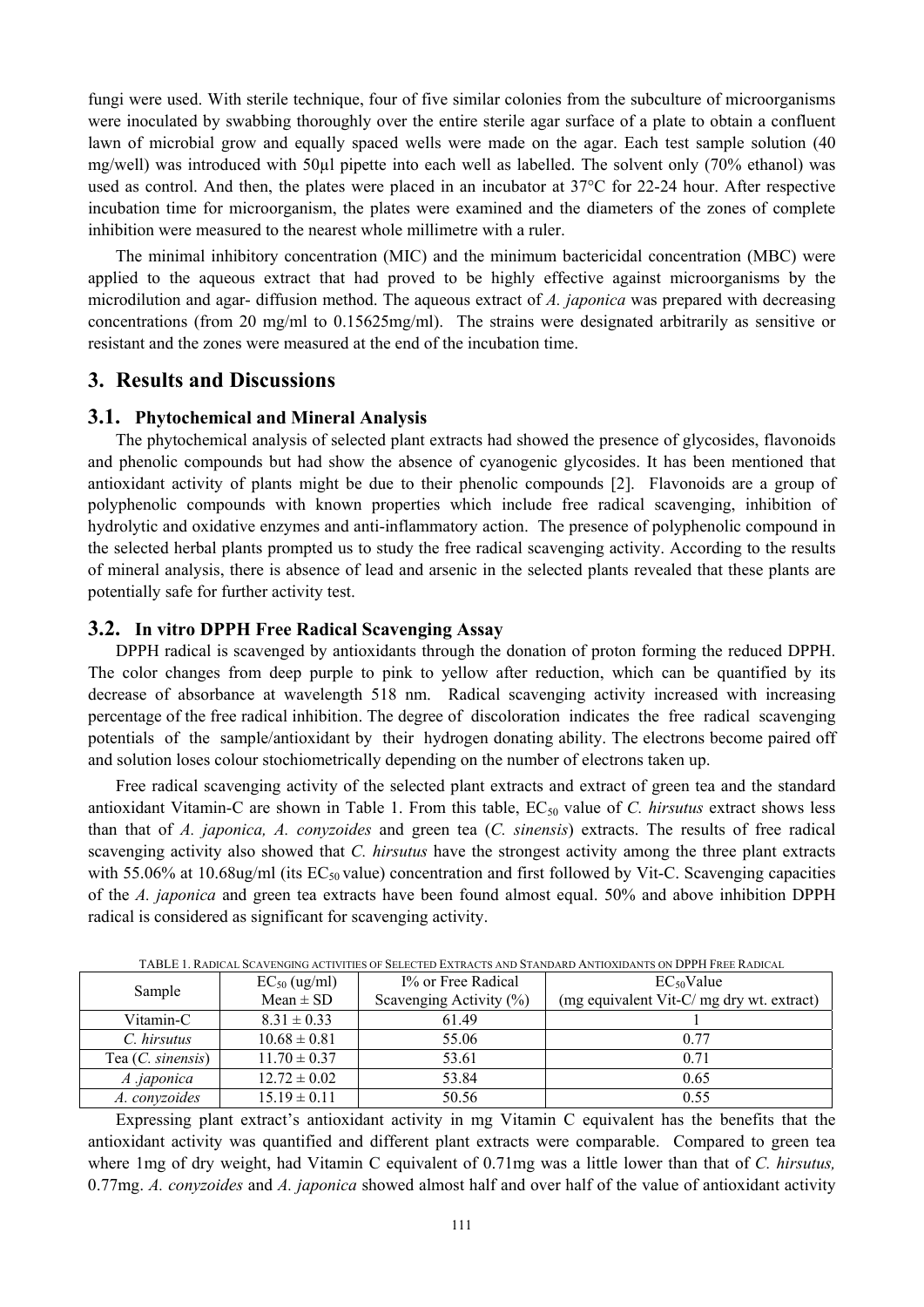of Vitamin-C respectively. All selected plant extract here gave positive scavenging capacity (antioxidant activity) with DPPH.

#### **3.3. Anti-tumor Activity on Carrot-Disc Assay**

*A. tumefaciens* is an indigenous soil bacterium known for its phytopathogenic effects. It causes crown gall tumor disease in a wide range of plants including most dicots, some monocots and some gymnosperms. Upon infection, the bacterium transfers part of its plasmid DNA to the plant. The Ti-plasmid causes the plant's cells to multiply rapidly without going through apoptosis, resulting in tumor formation similar in nucleic acid and histology to human and animal cancers [3]. The T-DNA has also been transferred to human cells, demonstrating the diversity of insertion application. The mechanisms by which *Agrobacterium* inserts materials into human cells also by type IV system, is very similar to mechanisms used by animal pathogens to insert materials (usually proteins) into human cells also type IV secretion. This makes *Agrobacterium* an important topic of medical research as well. Besides, it plays a vital role in aspect of antitumor studies. After 3 weeks incubation of *A. tumefaciens* on each carrot disc in this research, negative control which use only for pathogenicity test showed young galls (tumors) developing from the meristematic tissue around the central vascular system. All extracts of selected plants showed anti-tumor activity. No gall was detected in carrot discs treated with 100ppm of *C. hirsutus* and *A. japonica* extracts and 1000 ppm of *A. conyzoides* extract. 70% EtOH treated on the test disc was used in this case as positive control.

#### **3.4. Toxicity Testing of Crude Ethanolic Extract using Brine Shrimp Larvae**

Toxicity of *A. japonica* was tested by using brine shrimp (*Artemia salina*) and the results are shown in Table2. From these results, it was found that  $LC_{50}$  values of all plants extracts were very much higher than that of potassium dichromate and it reveals the safety of these plants to use as herbal drugs.

| Extract                | $LC_{50}$ (Acute Toxicity-6hrs exposure)<br>(ppm) | $LC_{50}$ (Chronic Toxicity- 24 hrs exposure)<br>(ppm) |  |  |  |
|------------------------|---------------------------------------------------|--------------------------------------------------------|--|--|--|
| A.japonica             | $1572.33 \pm 3.7$                                 | $890.89 \pm 13.86$                                     |  |  |  |
| A.convzoides           | $2005.07 \pm 4.3$                                 | $768.72 \pm 16.02$                                     |  |  |  |
| C.hirsutus             | $2345.47 \pm 3.2$                                 | $587.04 \pm 15.08$                                     |  |  |  |
| Control $(K_2Cr_2O_7)$ | $400 \pm 2.9$                                     | $11.69 \pm 0.16$                                       |  |  |  |

TABLE 2. MORTALITY OF BRINE SHRIMP LARVAE TO VARIOUS CONCENTRATION OF SELECTED HERBAL EXTRACT

#### **3.5. Toxicity Test by using** *in vivo* **Method**

 $LC_{50}$  of oral administration of crude extract was essential to be investigated in rodent model before clinical trial was started [5]. According to the highest  $LC_{50}$  value of *A. japonica* among the three kinds of Myanmar herbal plants in in vitro assay, which plant was selected to do further researches.

In in vivo test, for acute and subacute toxicity, the crude extract of *A. japonica* was tested with serial doses of 2500, 2000, 15000, 1000 and 500 mg/kg/day given for six days. In this study,  $LC_{50}$  values of crude plant extract was found to be more than 2500 mg/kg/day. They were not toxic to the mice up to the highest concentration tested in this experiment, i.e., up to 2500mg/kg/day.

#### **3.6. Antimicrobial Activity by Agar Well Diffusion Test**

Crude extract of *A. japonica* was further separated using three solvents (n-hexane, ethyl acetate and methanol). In this investigation, each fraction of ehtanolic extracts *A. japonica* was screened against nine strains of pathogenic bacteria by using Agar Well Diffusion Method. Inhibition zone of diameter in millimeter was represented as the degree of activity. Antimicrobial activities of crude extracts of *A. japonica* are shown in Table 3.

According to the testing results, from those extracts, ethyl acetate fraction of crude extract shows best activity against *S. aureus* (18mm), *B. cereus* (29mm), *P. aerugonisa* (18mm), *P. marneffei* (19mm), and *S. typhi* (17mm) in inhibition zone diameter respectively. Methanol fraction of crude extracts showed good activity against *E.* coli (16mm), *S. boydii* (34mm) and n-hexane fraction also showed good activity against *S. sonnei* (12mm). Although positive control Ampicillin didn't show activity against *V. cholare*, all fractions of crude extract showed activity. Therefore, the crude extract was used to determine the MIC (Minimal Inhibitory Concentration) against nine strains of pathogenic microorganisms by microdilution test. MIC and